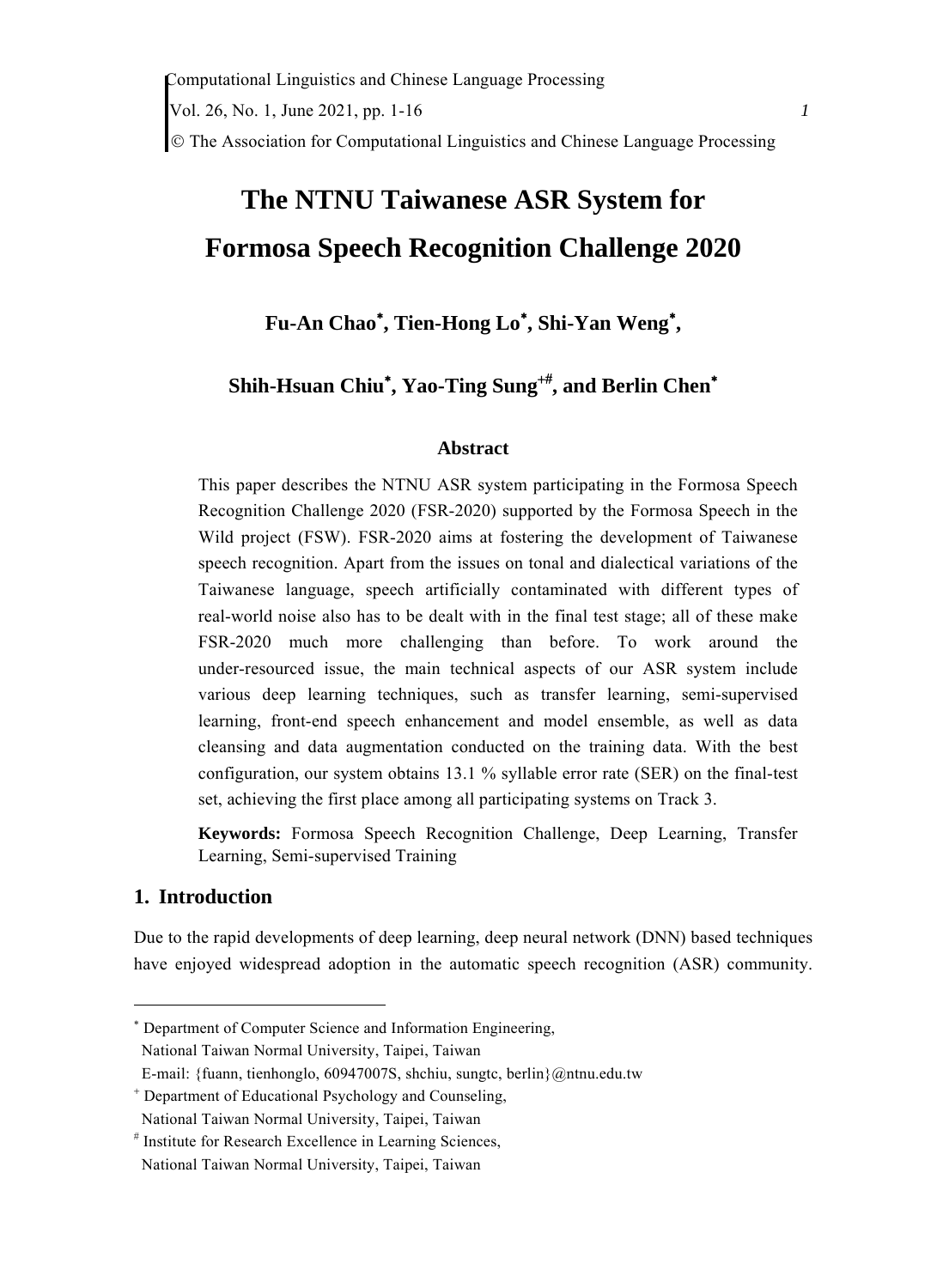ASR has also found its applications in many different areas, ranging from interactive voice response (IVR) services and personal assistants, for which people can interact with the machine naturally by using their own voices, meeting transcription, speech translation to speech summarization. Nowadays, some top-of-the-line ASR systems can even reach the performance level of professional human annotators in English, a dominant language in the world. However, in real-world scenarios, there exist some languages that are resource-poor or even endangered. For example, although both Mandarin (a.k.a. Pǔtōnghuà and Huáyǔ) and Taiwanese (a.k.a. Taiwanese Hokkien, Hoklo, Taigi, Southern Min and Min-Nan) are Chinese dialects spoken by large populations of people, the latter is underexplored and has far less ASR training data made publicly available than the former, which causes the performance of Taiwanese ASR systems to fall short of expectations. Furthermore, distinct from Mandarin, Taiwanese has a wide variety of pronunciation traits that can be attributed to the influences from disparate languages like Formosan, Dutch, Japanese, and among others ("Taiwanese Hokkien," 2021). Despite there are still 70% of the population in Taiwan who use Taiwanese to communicate, most of the people, young generations in particular, have only limited vocabulary and cannot speak Taiwanese fluently. Therefore, in addition to the continued promotion of the Taiwanese language and the preservation of its associated culture in the 21st century, how to empower Taiwanese ASR applications in daily life, like voice command control and automatic TV show subtitling and IVR, to name just a few, remains to be of prime importance.

This paper describes the NTNU ASR system participating in the Formosa Speech Recognition challenge 2020 (FSR-2020) supported by the Formosa Speech in the Wild<sup>1</sup> project (FSW). Figure 1 outlines the major components of our system submitted to FSR-2020. The high variety existing in the pronunciation characteristics of Taiwanese and the varying noise-contaminated test conditions of the FSR-2020 datasets make this challenge intrinsically much more difficult. In the setting of the Track 3 competition, the output hypotheses of an ASR system have to be tonal syllable sequences, with a tone index, ranging from 1 to 9, attached to each syllable. Apart from the training data provided by the organizer, all participants were allowed to build their systems with additional data outside the FSR-2020 training dataset. Instead of recourse to extra in-domain speech data, we stick to conducting Taiwanese ASR on a resource-scarce assumption. To this end, we explore the joint use of several ASR modeling strategies, including data augmentation, transfer learning, semi-supervised training and model ensemble. In addition, to alleviate the negative effects of ambient noise and reverberation that may mix with the test utterances of Track 3, speech enhancement is also applied to generate augmented data for training the acoustic models.

<sup>1</sup> https://sites.google.com/speech.ntut.edu.tw/fsw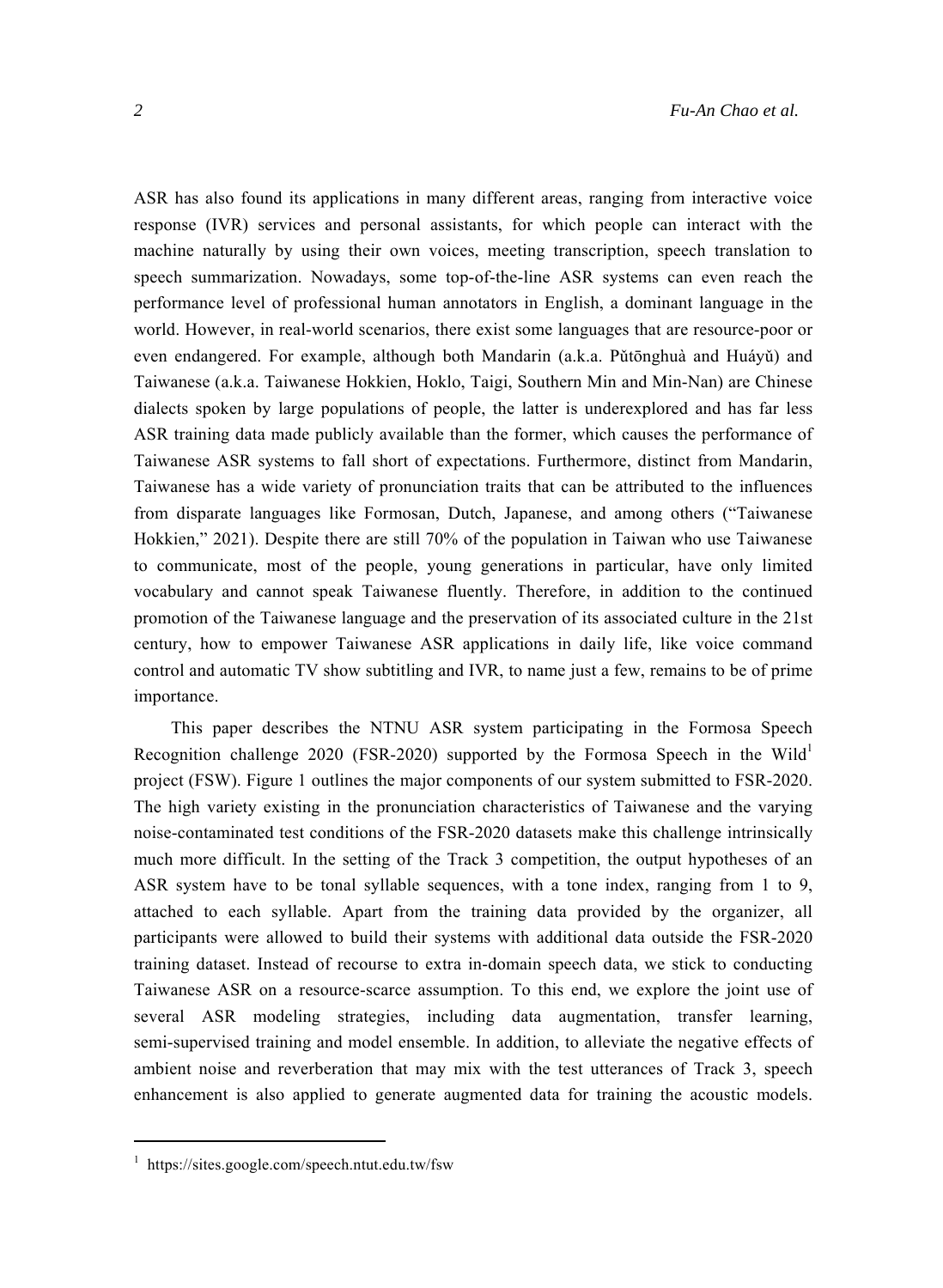Finally, our system with the best configuration takes the first place among all participating systems on Track 3.

The remainder of this paper is organized as follows: Section 2 sheds light on our main contributions and the strategies that were employed, from front-end processing to back-end acoustic and language modeling. Section 3 presents the details of the experimental setup, results and discussion. Finally, we conclude the paper and envisage future research directions in Section 4.

# **2. Strategies for Building a Taiwanese ASR System**

In this section, we present our main strategies for building a Taiwanese ASR system for FSR-2020, which consist of two preprocessing procedures, viz. lexicon augmentation and data cleansing, training data augmentation, front-end speech enhancement, acoustic modeling and language modeling. Each of the aforementioned components will be elaborated on in the following subsections, respectively.



#### **Training Stage**

*Figure 1. An overview of the NTNU system for FSR-2020.*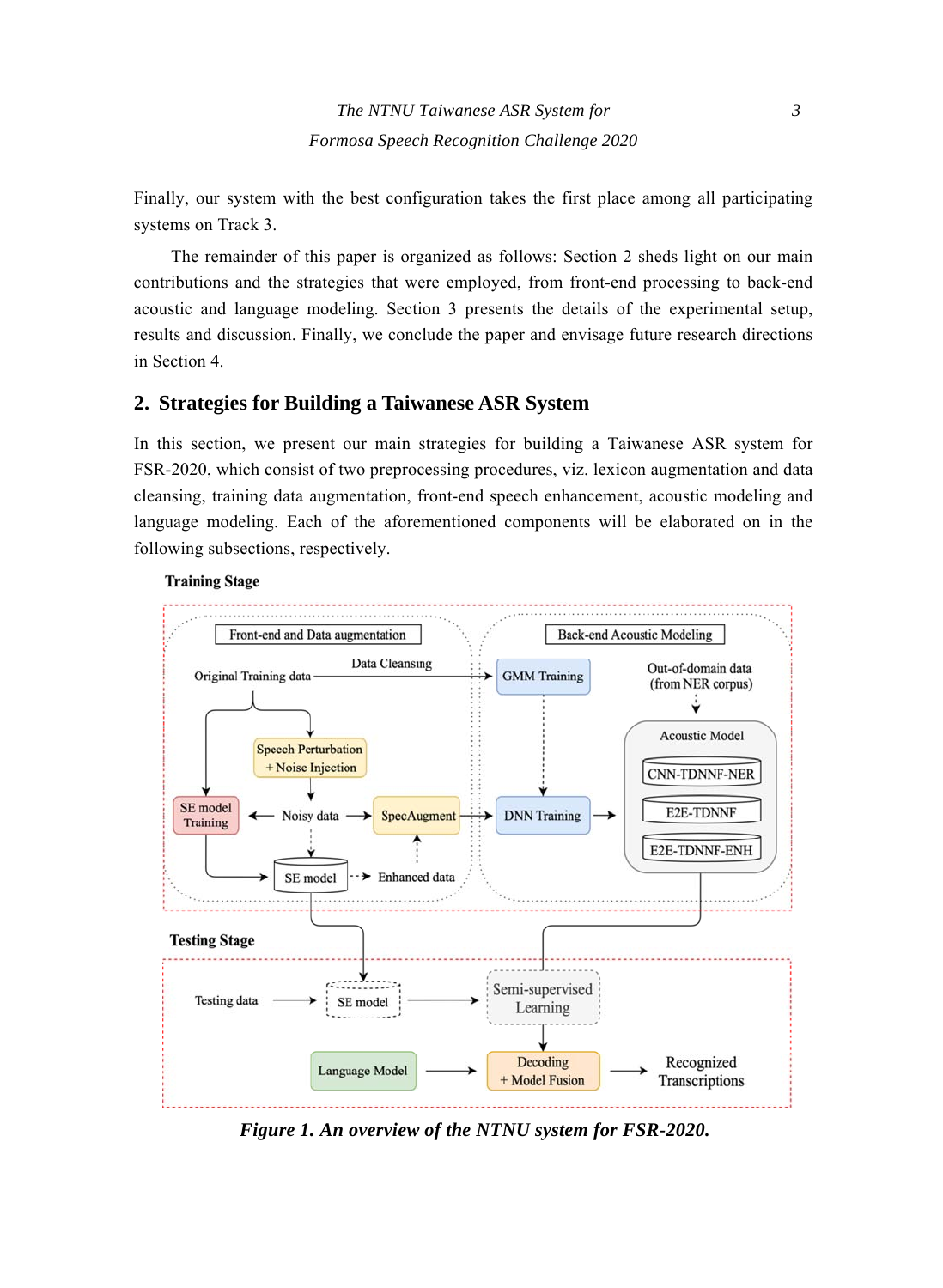#### **2.1 Lexicon Augmentation and Data Cleansing**

First of all, through a careful inspection of the training dataset and baseline recipe<sup>2</sup> provided by the FSR-2020 organizer, we noticed there were a few syllable patterns in the given lexicon missing their pronunciations. In order to make the lexicon more complete, we used a greedy approach to performing lexicon augmentation. Specifically, we first enumerated all distinct tonal syllables that appeared in the reference transcripts of the training dataset and then augmented the lexicon with those tonal syllables that were not found in the lexicon. As a side note, we excluded none-Taiwanese lexical patterns that appeared in the transcripts of the training dataset, such as English words and proper nouns (e.g., Google), from consideration in this study.

The acoustic model of our ASR system was built with a hybrid deep neural network and hidden Markov model (DNN-HMM) structure, which employed a DNN in place of Gaussian mixture model (GMM) for modeling the state emission probabilities in a traditional GMM-HMM structure. Hybrid DNN-HMM acoustic models have shown to be significantly superior than the conventional GMM-HMM acoustic models on many ASR tasks. It is arguable that Hybrid DNN-HMM acoustic models still have to resort to GMM-HMM acoustic models to obtain good forced-alignment information for better estimation of their corresponding neural network parameters. Inspired by this practice, the GMM-HMM acoustic model of our best system was trained with the audio segments that were screened out from speech training dataset with high recognition confidence scores generated by an existing hybrid DNN-HMM system. As we shall see later, the empirical ASR results confirm this intuitive data-cleansing therapy.

### **2.2 Data Augmentation**

The training dataset for the Track 3 of FSR-2020 was provided by the organizer, which consisted of about 50 hours of Taiwanese utterances. This amount of dataset would be insufficient when training a hybrid DNN-HMM acoustic model for Taiwanese ASR. To enrich the speech training data and increase the robustness of our ASR system for the Track 3 competition, we thus set out to leverage various data augmentation strategies based on different label-preserving transformations.

In addition to utterance-level speed perturbation (Ko *et al.,* 2015) used in our baseline system, we also adopted other data augmentation methods, including spectrogram augmentation and noise injection. As we shall see in the experimental section, these data augmentation strategies collectively lead to promising results that further push the limits of our ASR system.

<sup>&</sup>lt;sup>2</sup> https://github.com/t108368084/Taiwanese-Speech-Recognition-Recipe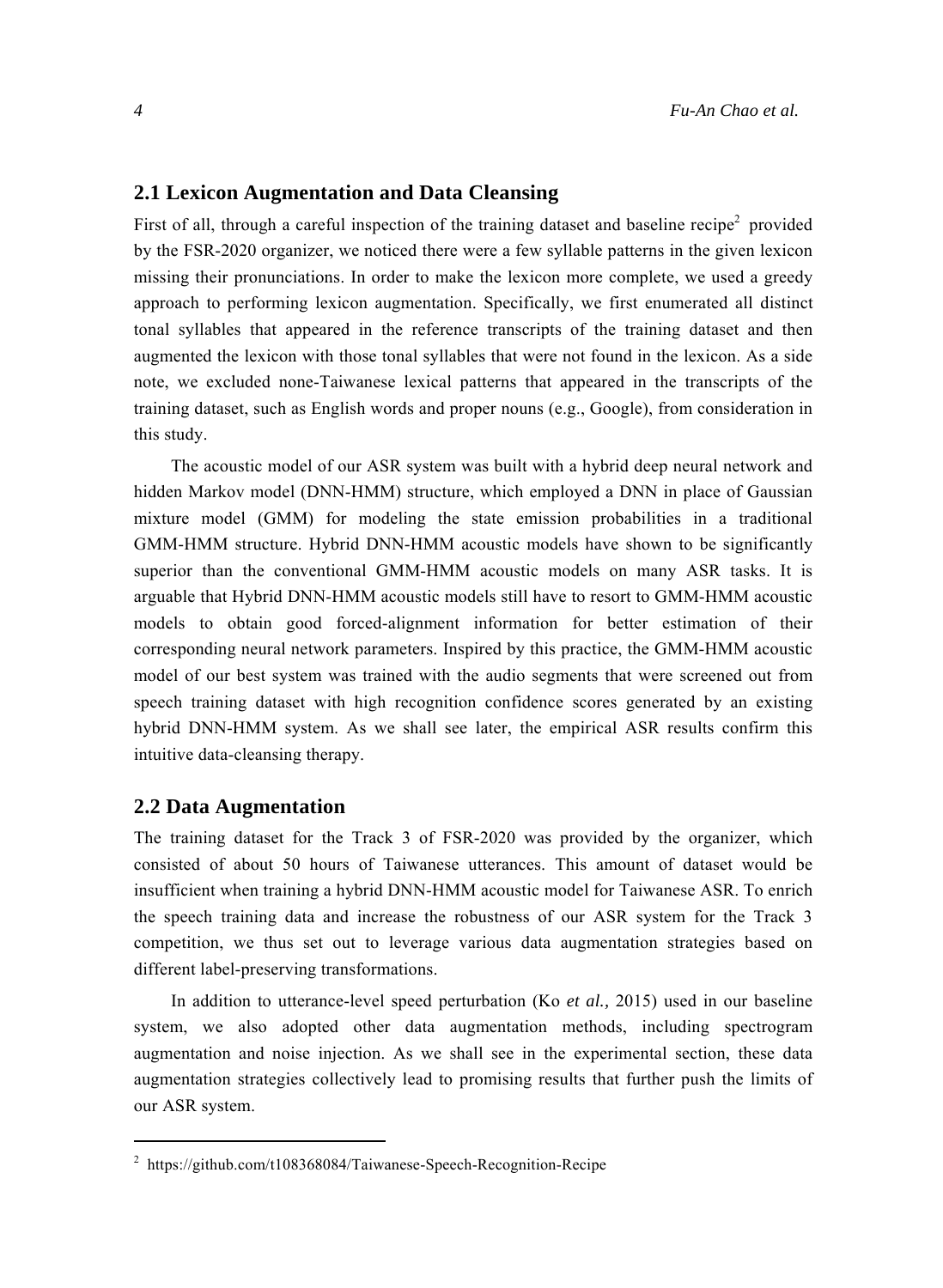#### **2.2.1 Spectrogram Augmentation**

Apart from the augmentation strategies that operate in the waveform domain (Ko *et al.,* 2015), feature-based augmentation that is conducted in the feature-space domain (e.g., spectrum or spectrogram) is another active line of research for acoustic modeling in past few years. One of the most celebrated feature-space augmentation methods adopted for acoustic modeling is vocal tract length perturbation (VTLP) (Jaitly & Hinton, 2013). VTLP employs a linear warping transformation along the frequency bins, simulating the effect of altering the vocal tract lengths of speakers that produce the training utterances. More recently, SpecAugment (Park *et al.,* 2019) has drawn much attention from the ASR community. With the inspiration from computer vision (CV), SpecAugment treats the spectrogram of an utterance as an image, which first performs warping along the time axis (time-warping) and then masks blocks of consecutive time and frequency bins in different axes (time-frequency masking). The whole operations of SpecAugment jointly lead to considerable word error rate reductions on several benchmark ASR tasks.

In this paper, we made use of the component "spec-augment-layer" of the Kaldi toolkit (Povey *et al.,* 2011) along with speed perturbation to generating label-preserving, augmented data for training our acoustic model. Note here that "spec-augment-layer" consists of only time and frequency masking operations. This is probably because the time-warping operation is conceptually similar to speed perturbation conducted in the waveform domain, but costs a larger amount of computation and may not lead to substantial improvements (Park *et al.,* 2019).

#### **2.2.2 Noise Injection**

To alleviate the deteriorating effects of time- or frequency-varying noise when testing our system in an unseen environment, we also injected different types of noise into the training speech utterances, which were compiled from a few online-available noise datasets (Snyder *et al.,* 2015) (Thiemann *et al.,* 2013) (Dean *et al.,* 2010) (Saki *et al.,* 2016) (Saki & Kehtarnavaz, 2016). In doing so, we can not only increase the diversity of training data but also prevent the hybrid DNN-HMM acoustic model from encountering the overfitting problem. Specifically, we randomly selected a signal-to-noise-ratio (SNR) ranging from -5 to 15 dB when contaminating each speed-perturbed utterance with a certain type of noise, totally creating a 6-fold augmentation of the training dataset for estimating the acoustic model. In addition, these corrupted utterances were also used to train our front-end speech enhancement component (see Section 2.3 that follows).

#### **2.3 Front-end Speech Enhancement**

In a wide variety of realistic situations, the input to an ASR system might be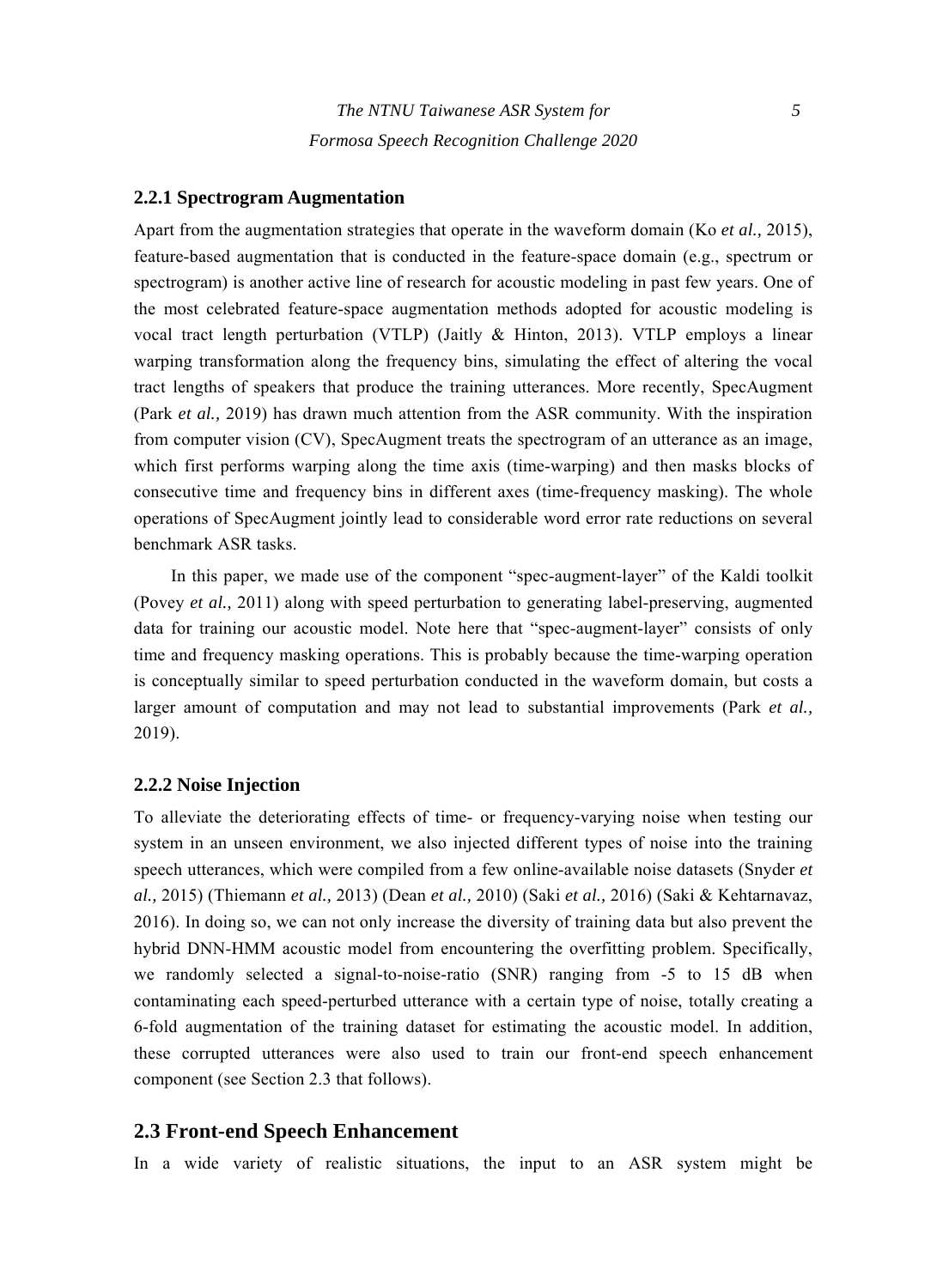noise-contaminated speech. As a solution to mitigate the undesirable noise-contamination effects, speech enhancement (SE) is arguably a crucial modeling paradigm to improve noise robustness of acoustic modeling. Particularly, time-domain SE methods have drawn much attention from both the academic and commercial sectors in past few years and have exhibited outstanding noise-reduction performance on many ASR tasks.

As such, we used the fully-convolutional time-domain audio separation network (Conv-TasNet) (Luo & Mesgarani, 2019) as a preprocessing component for noise suppression, which was originally proposed for the speech separation task intended to separate an input mixture to individual speech signals. Conv-TasNet has shown superior performance over many frequency-domain approaches. The main architecture of Conv-TasNet is composed of an encoder, decoder and masking network, jointly processing a raw waveform signal in an end-to-end manner. As we shall see later, with the adoption of Conv-TasNet, we can obtain marked improvements in both front-end and back-end ASR evaluations.

## **2.4 Acoustic Modeling**

The DNN component of our hybrid DNN-HMM acoustic model involves several layers of factorized time-delay neural network (TDNNF) (Povey *et al.,* 2018), optionally prepended by several layers of convolutional neural network (CNN). Such a pairing of neural networks is denoted by CNN-TDNNF hereafter. TDNNF is viewed as an effective extension to TDNN (time-delay neural network), with the purpose of obtaining better modeling performance and meanwhile reducing the number of parameters by factorizing the weight matrix of each TDNN layer into a product of two low-rank matrices. As a side note, it is worth mentioning that our hybrid DNN-HMM acoustic model can also be estimated with the so-called flat-start, end-to-end training setup suggested by (Hadian *et al.,* 2018) (denoted by E2E-TDNNF hereafter). This setup facilitates the training of a hybrid DNN-HMM acoustic model without resort to any previously trained acoustic models and forced-alignment information, while the estimated model can still work pretty well especially in noisy test scenarios.

In addition, the objective function for training the acoustic model is lattice-free maximum mutual information (LF-MMI) (Povey *et al.,* 2016)

$$
\mathcal{F}_{LFMMI} = \sum_{i=1}^{N} \log \frac{P(\mathbf{O}_i | L_i)^k P(L_i)}{\sum_{L} P(\mathbf{O}_i | L)^k P(L)}
$$
(1)

where  $\mathbf{O}_i$  and  $L_i$  are the acoustic feature vector sequence and the corresponding phone sequence of the *i*-th training utterance, *k* is a weighting factor, and  $P(L<sub>i</sub>)$  is the phone *N*-gram language model probability.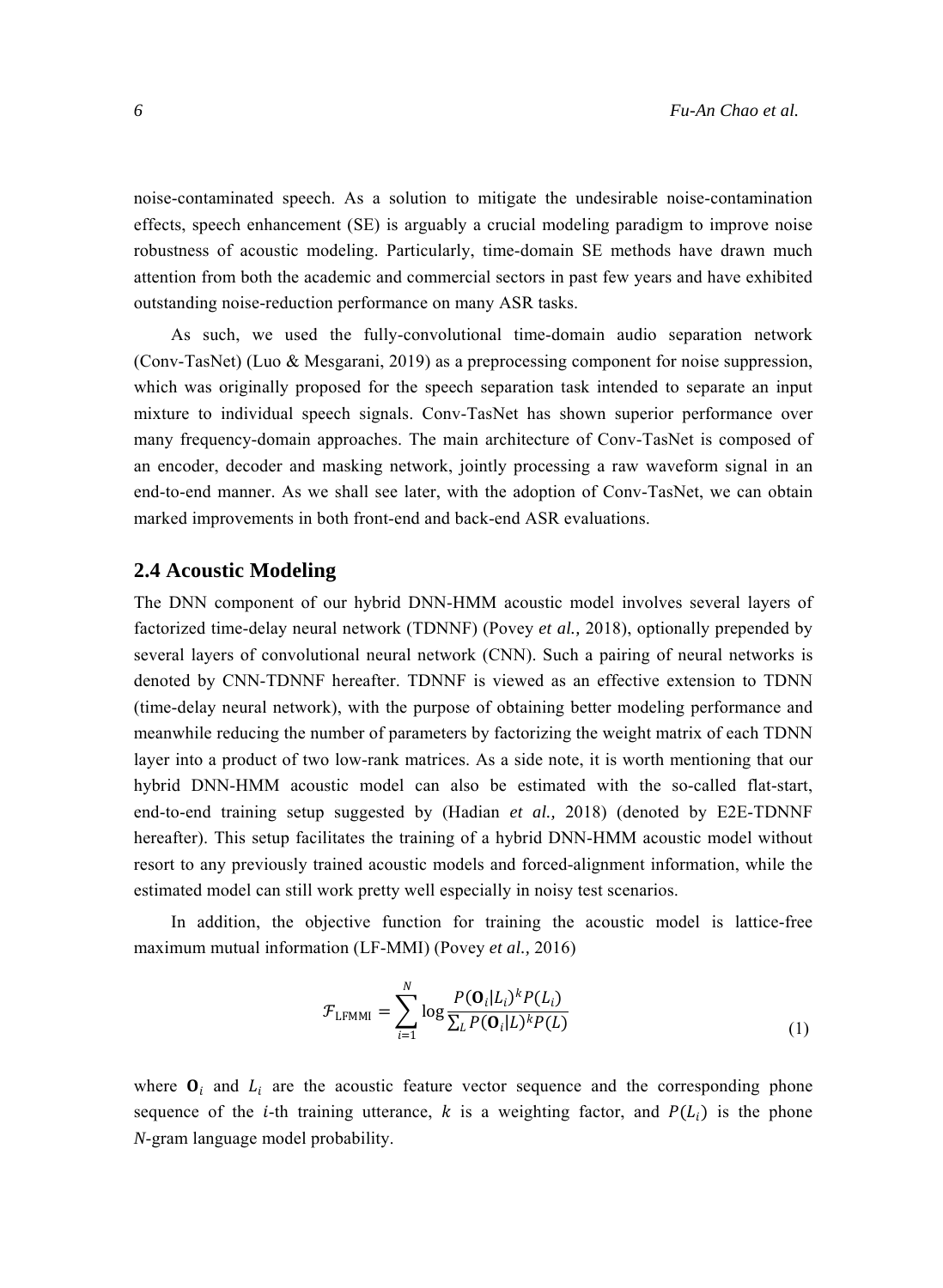# **2.5 Language Modeling**

For language modeling, we first adopted the SRILM toolkit (Stolcke, 2002) to train *N*-gram based language models, for which both the *Good-Turing* (Gale, 1995) and *Kneser-Ney* (Ney & Essen, 1991) *N*-gram smoothing methods were considered. In our experiments, we observed that using a four-gram language model yielded considerable improvements than a tri-gram language model in terms of both the perplexity and ASR error reductions. Also worth mentioning is that both these language models were trained solely on the text corpus provided by the organizer.

# **3. Experiments**

# **3.1 Experimental Setup**

*Table 1. The statistics of TAT-Vol1 and NER corpus.* 

| <b>TAT-Vol1 (Taiwanese)</b> |                                 |            |           |  |
|-----------------------------|---------------------------------|------------|-----------|--|
|                             | Speakers                        | Utterances | Duration  |  |
| Train                       | 80                              | 22,605     | 41 hours  |  |
| Pilot-test                  |                                 | 2,617      | 5 hours   |  |
| Final-test                  |                                 | 5,663      | 10 hours  |  |
|                             | <b>NER</b> (Taiwanese Mandarin) |            |           |  |
|                             | Speakers                        | Utterances | Duration  |  |
| Vol1-2-3                    |                                 | 57,387     | 360 hours |  |

In the FSR-2020 challenge, the training dataset released by the organizer for developing our ASR systems is TAT-Vol1 (Liao *et al.,* 2020), which is a publicly-available Taiwanese speech corpus. We made use of the whole TAT-Vol1 corpus as our training dataset (about 41 hours) and evaluated our system and various modeling approaches with the pilot-test dataset (about 5 hours; released by the organizer for the warm-up evaluation). To further utilize off-the-shelf audio data, we adopted NER corpus (Liao *et al.,* 2017) into this work, which contains about 360 hours Taiwanese Mandarin speech. The detailed statistics of the corpus are summarized in Table 1, and all the ASR systems with different modeling approaches were developed with the Kaldi toolkit (Povey *et al.,* 2011).

In order to verify the effectiveness of our modeling approaches, we evaluated our systems with two distinct metrics for front-end SE and back-end ASR, respectively. In the front-end experiments, we will evaluate our SE component with the scale-invariant signal-to-noise ratio (SI-SNR) metric, which has been previously shown to be closely related to recognition error reduction (Kinoshita *et al.,* 2020): the higher the SI-SNR score the better the ASR performance. On the other hand, we will use syllable error rate (SER) followed by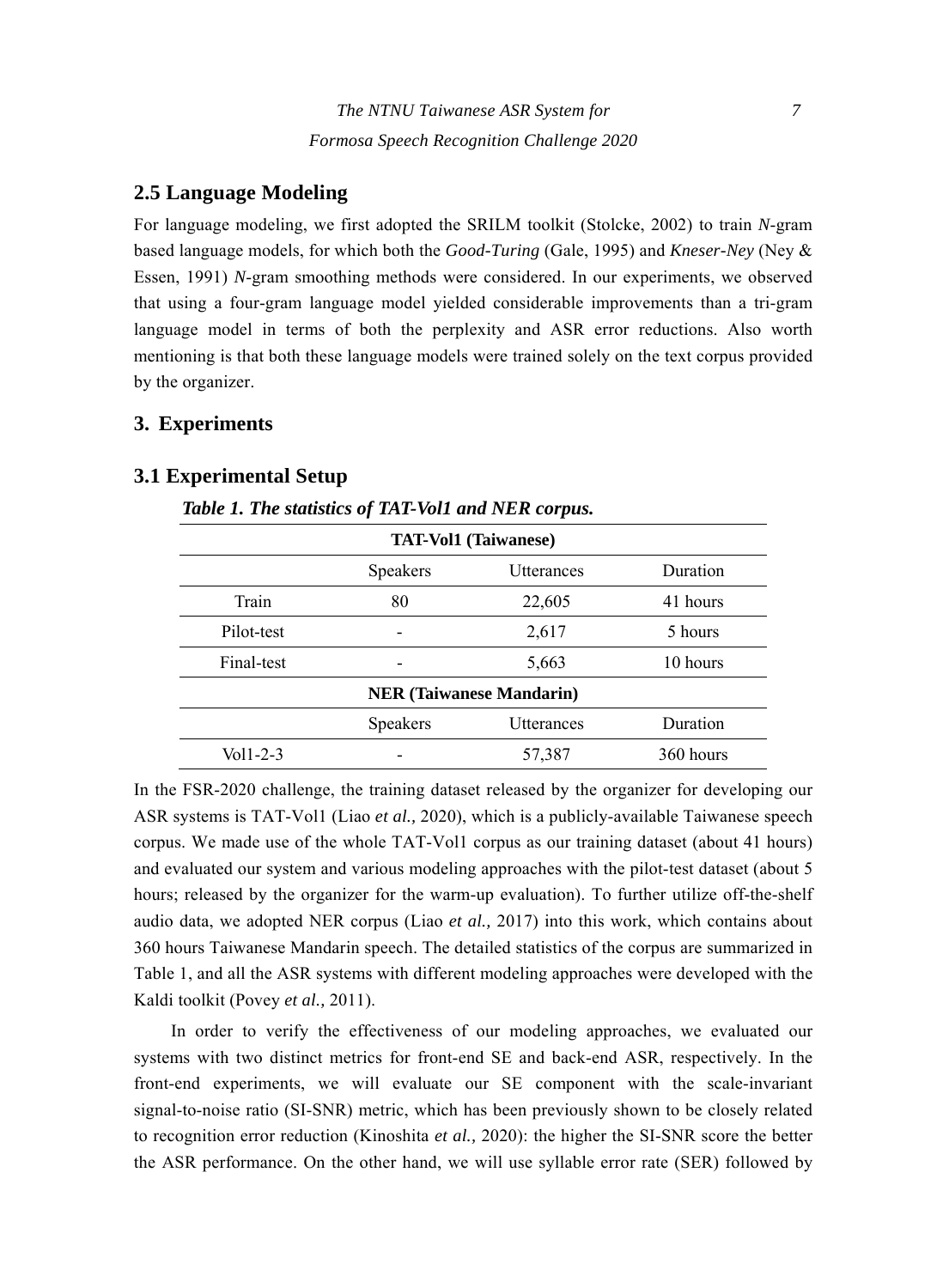the rules suggested by (Liao *et al.,* 2020) to evaluate our back-end ASR systems with different modeling approaches. All the SER results depicted in the following experiments will take into account the correctness of the tone index attached to each syllable.

## **3.2 Experiments on Data Cleansing and Lexicon Augmentation**

*Table 2. SER (%) results on the pilot-test dataset with different baseline acoustic models.* 

| <b>Acoustic Model</b> | Parameters | Data Cleansing | Lexicon Augmentation | SER $(\% )$ |
|-----------------------|------------|----------------|----------------------|-------------|
| <b>TDNN-F</b>         | 17M        | ۰              | -                    | 19.21       |
| <b>TDNN-F</b>         | 17M        | ×              |                      | 17.16       |
| <b>TDNN-F</b>         | 17M        | ×              | $\times$             | 17.15       |
| $TDNN-F(M)$           | 19M        | ×              | ×                    | 16.73       |
| $TDNN-F(L)$           | 21M        | ×              | ×                    | 17 24       |

In the first set of experiments, we intend to examine the two preprocessing approaches mentioned in Section 2.1, namely data cleaning and lexicon augmentation, whose corresponding results are shown in Table 2. As can be seen from Table 2, when the data cleansing approach is applied, our DNN-HMM system can yield a relative SER reduction of 10.7% compared to the baseline system (TDNN-F) provided by the organizer of the FSR-2020 challenge. By comparison, when data cleaning is further paired with the lexicon augmentation, only a moderate improvement can be obtained. We hence conjecture that data cleansing is an indispensable component in the preprocessing stage for acoustic modeling. In addition, we also conduct a model ablation study to check whether stacking more layers to form a deeper neural network for acoustic modeling can lead to better performance. We find that it is not always the case when we add more layers to form a deeper neural network for acoustic modeling. On top of the best result drawn from Table 2, we will use TDNN-F(M) as our default acoustic model for the following experiments.

## **3.3 Experiments on Data Augmentation**

*Table 3. SER (%) results on the pilot-test dataset with disparate data augmentation methods.* 

| Noise Injection          | SpecAugment | Training epochs | SER $(\% )$ |
|--------------------------|-------------|-----------------|-------------|
| $\overline{\phantom{0}}$ | $\,$        |                 | 16.73       |
| ×                        | $\,$        | O               | 16.36       |
| ×                        |             |                 | 15.22       |
| $\times$                 |             |                 | 14.68       |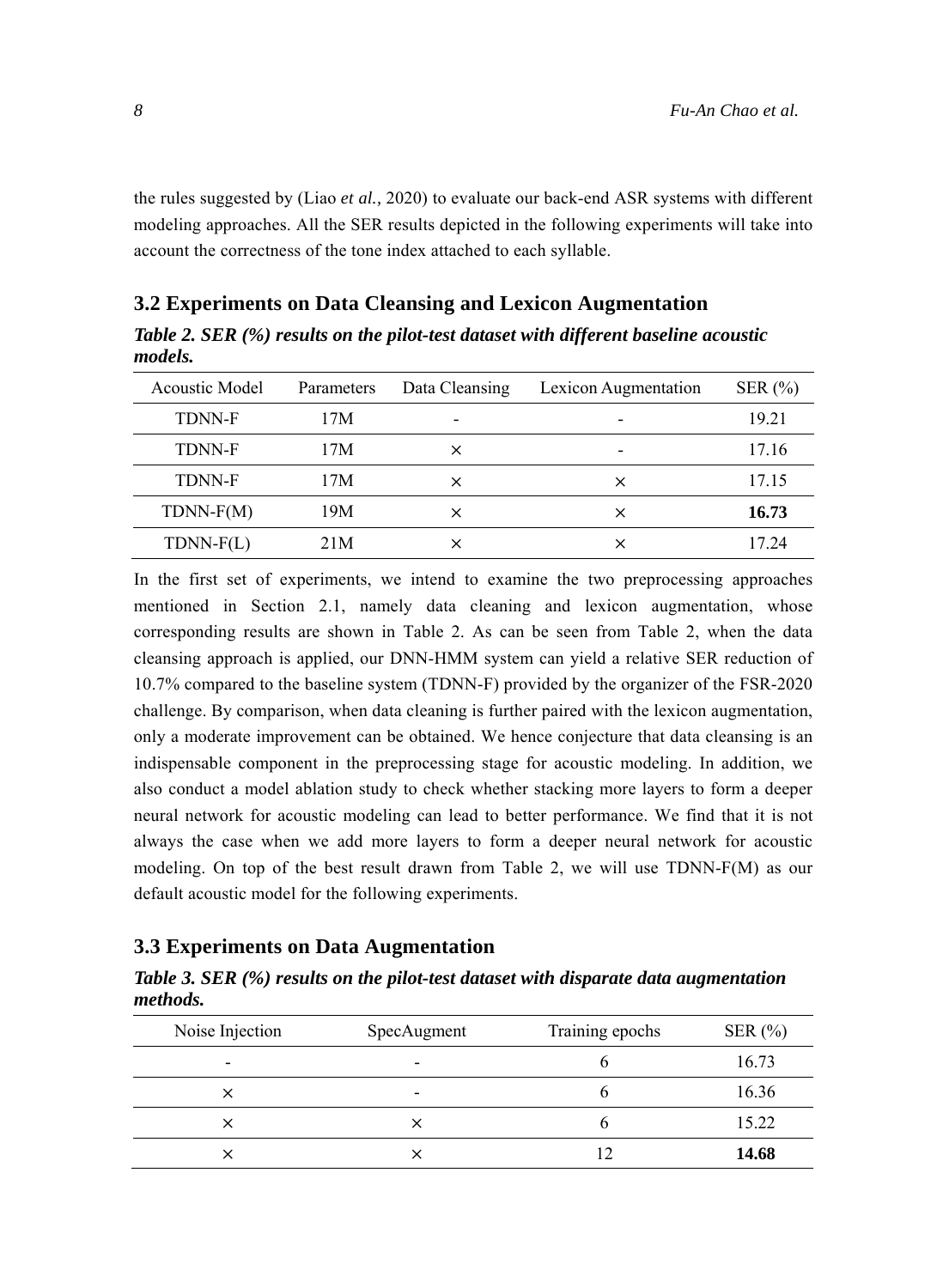In addition to the speed perturbation technique that is employed in the baseline setup, we also consider the use of another two data augmentation methods in building our ASR systems, viz. noise injection and spectrogram augmentation (*cf*. Section 2.2). Notably, we used our default acoustic model for this purpose, while the corresponding results are depicted in Table 3. It is evident from these results that the inclusion and combination of these two data augmentation methods can considerably boost the ASR performance. Among other things, due to the under-fitting problem incurred by SpecAugment (Park *et al.,* 2019), a further increase of the training epochs from 6 to 12 leads to the best relative SER reduction of 12.2% in relation to the baseline system.

# *Table 4. SER (%) results on the pilot-test dataset with different combinations of the acoustic and language models.*

**3.4 Experiments on Acoustic and Language Modeling** 

| Acoustic Model         | SER $(\% )$ |                  |  |
|------------------------|-------------|------------------|--|
|                        | pilot-test  | noisy-pilot-test |  |
| Baseline (TDNNF)       | 14.68       | 26.49            |  |
| $+$ Four-gram LM       | 13.47       | 25.13            |  |
| E <sub>2</sub> E-TDNNF | 16.09       | 24.08            |  |
| $+$ Four-gram LM       | 14.58       | 21.71            |  |

To make our pilot-test dataset consistent with the final test dataset which will be corrupted by varying noise sources, we also inject different types of noise, with SNR levels ranging from 5 to 20 dB, into the pilot-test dataset to form a noisy version of the training dataset that can be additionally exploited for training the acoustic model. Furthermore, we also evaluate two kinds of acoustic models, viz. baseline (TDNNF) and E2E-TDNNF (*cf*. Section 2.4), with the same model architecture and the best data augmentation setting made in Table 3. The corresponding results are shown in Table 4, from which an interesting phenomenon can be observed: when with the clean-condition testing setup, E2E-TDNNF performs worse than TDNNF that is based on the regular training configuration. On the contrary, in the noisy-condition testing setup, the E2E-TDNNF demonstrates superior noise-robustness performance.

On the other direction, when we adopt the four-gram language model (in replace of the trigram language model) for the ASR system to decode syllable sequences, a significant SER reduction can be obtained (*cf*. the last two rows of Table 4). As a side note, we also put effort into training variants of the recurrent neural network (RNN)-based language model for second-pass lattice rescoring (Xu *et al.,* 2018) (Wang *et al.,* 2019) (Chiu & Chen, 2021). Their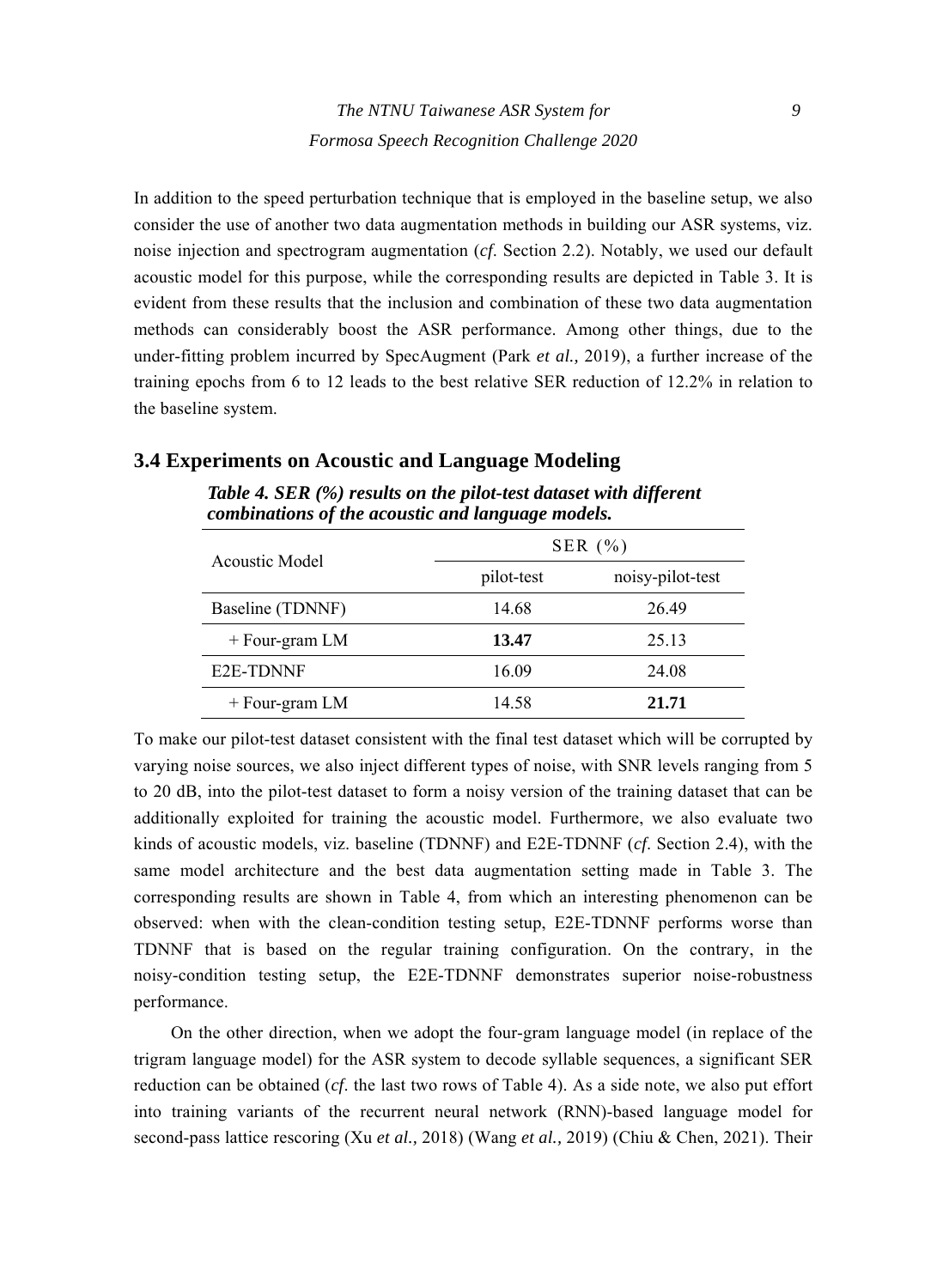performance, however, was not as good as expected, and we thus omit the details on the lattice rescoring experiments. From now on, unless otherwise stated, all variants of our ASR system discussed in the following experiments will use the four-gram language model for the decoding of syllable sequences.

## **3.5 Front-end Speech Enhancement**

*Table 5. SI-SNR (dB) results on the noisy pilot-test dataset with the front-end SE component.*  SE model SI-SNR (dB)

| SE model                               | SI-SNR (dB) |                  |  |
|----------------------------------------|-------------|------------------|--|
|                                        | dev         | noisy-pilot-test |  |
| No processing                          | 6.82        | 7.26             |  |
| Conv-TasNet<br>(Luo & Mesgarani, 2019) | 16.43       | 17.37            |  |

*Table 6. SER (%) results on the noisy pilot-test dataset with the front-end SE component.* 

|                            | SER $(\% )$      |          |  |
|----------------------------|------------------|----------|--|
| Acoustic Model             | noisy-pilot-test |          |  |
|                            | no process       | enhanced |  |
| E <sub>2</sub> E-TDNNF     | 21.71            | 20.93    |  |
| E <sub>2</sub> E-TDNNF-ENH | 20.76            | 19.57    |  |

In an attempt to confirm the noise-robustness ability of our ASR system, we conduct a set of experiments with the front-end SE method, viz. Conv-TasNet, which aims at noise suppression. To train Conv-TasNet, we randomly set aside a portion of the training dataset as the development set, and followed the best criterion for training Conv-TasNet that was suggested by (Luo & Mesgarani, 2019), viz. minimization of the negative SI-SNR loss. Note here that the so-called permutation invariant training (PIT) was not employed. As can be seen from Table 5, when Conv-TasNet is applied, the SI-SNR results on both the development and pilot-test datasets can be considerably improved. Meanwhile, the SER performance of our ASR system can be substantially promoted (*cf*. the first row of Table 6).

To further enhance the acoustic modeling of our ASR system, we additionally augment the training dataset with a copy of the noisy training utterances which was processed by Conv-TasNet. As such, the augmented training dataset includes the original training data released by the organizer, its noise-contaminated counterpart and its noise-contaminated counterpart further enhanced by Conv-TasNet. We refer to this acoustic model as "E2E-TDNNF-ENH" in contrast to the original one (viz. E2E-TDNNF); E2E-TDNNF-ENH is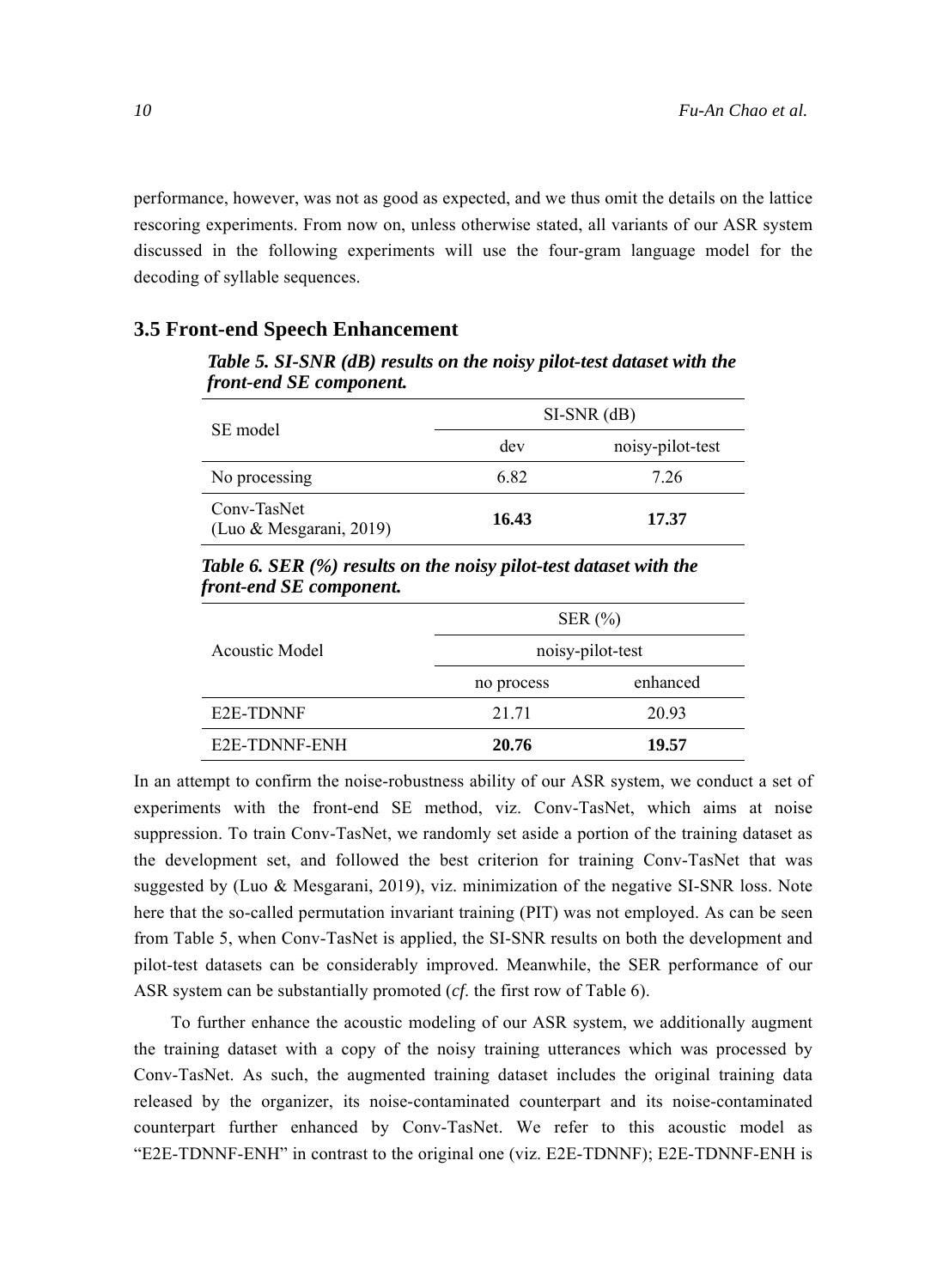created to simulate the effect of retraining of the acoustic model on enhanced speech signals. Inspection of the last row of Table 6, we can see that E2E-TDNNF-ENH can bring about a substantial SER improvement in comparison to E2E-TDNNF when the test utterances to be fed into the acoustic model were also enhanced by Conv-TasNet a priori. Nevertheless, in our experiments we spot-checked a few utterances of the pilot-test dataset that were enhanced by Conv-TasNet, and found that Conv-TasNet sporadically eliminated the speech portions of test utterances (viz. most of the speech portions became silent), which probably would lead to deteriorated ASR performance on the unseen test utterances. To secure a reliable performance level of our ASR system on the final test dataset, Conv-TasNet was merely used to obtain an enhanced-copy of the noisy training data, with the purpose of data augmentation for training E2E-TDNNF-ENH. Namely, Conv-TasNet will not be used to enhance the utterances of the final test dataset.

| <u>real heles and schee supervised fearmers</u> . | SER $(\% )$<br>noisy-pilot-test |  |
|---------------------------------------------------|---------------------------------|--|
| Acoustic Model                                    |                                 |  |
| <b>TDNNF-NER</b>                                  | 25.15                           |  |
| CNN-TDNNF-NER                                     | 23.69                           |  |
| CNN-TDNNF-NER<br>(with semi-supervised training)  | 22.68                           |  |

### **3.6 Transfer Learning and Semi-supervised Learning**

*Table 7. SER (%) results on the pilot-test dataset with transfer learning and semi-supervised learning.* 

In this paper, we also seek to capitalize on more training techniques for acoustic modeling in the context of Taiwanese ASR. To this end, we adopt the strategy proposed in (Lo  $\&$  Chen, 2019), which in essence involved two techniques: transfer learning (Ghahremani *et al.,* 2017) and semi-supervised training (Manohar *et al.,* 2018). In implementation, we first used the weight transfer strategy (Ghahremani *et al.,* 2017) to train an acoustic model with parts of its model parameters transferred from a source model that were well-trained on the NER dataset (Liao *et al.,* 2017) beforehand. On a separate front, we also attempt to make use the label-agnostic final test dataset (viz. the corresponding reference transcripts of the final test dataset were not provided) to perform semi-supervised training of the acoustic model. In implementation, the recipe proposed in (Manohar *et al.,* 2018) was adopted, which used the entire lattice pertaining to each unlabeled training utterance as the supervision. The corresponding results are shown in Table 7, from which several observations can be drawn. First, when the TDNNF-based acoustic model was trained with transfer learning (denoted by TDNNF-NER), the SER result is slightly degraded compared to the result (25.13%) listed in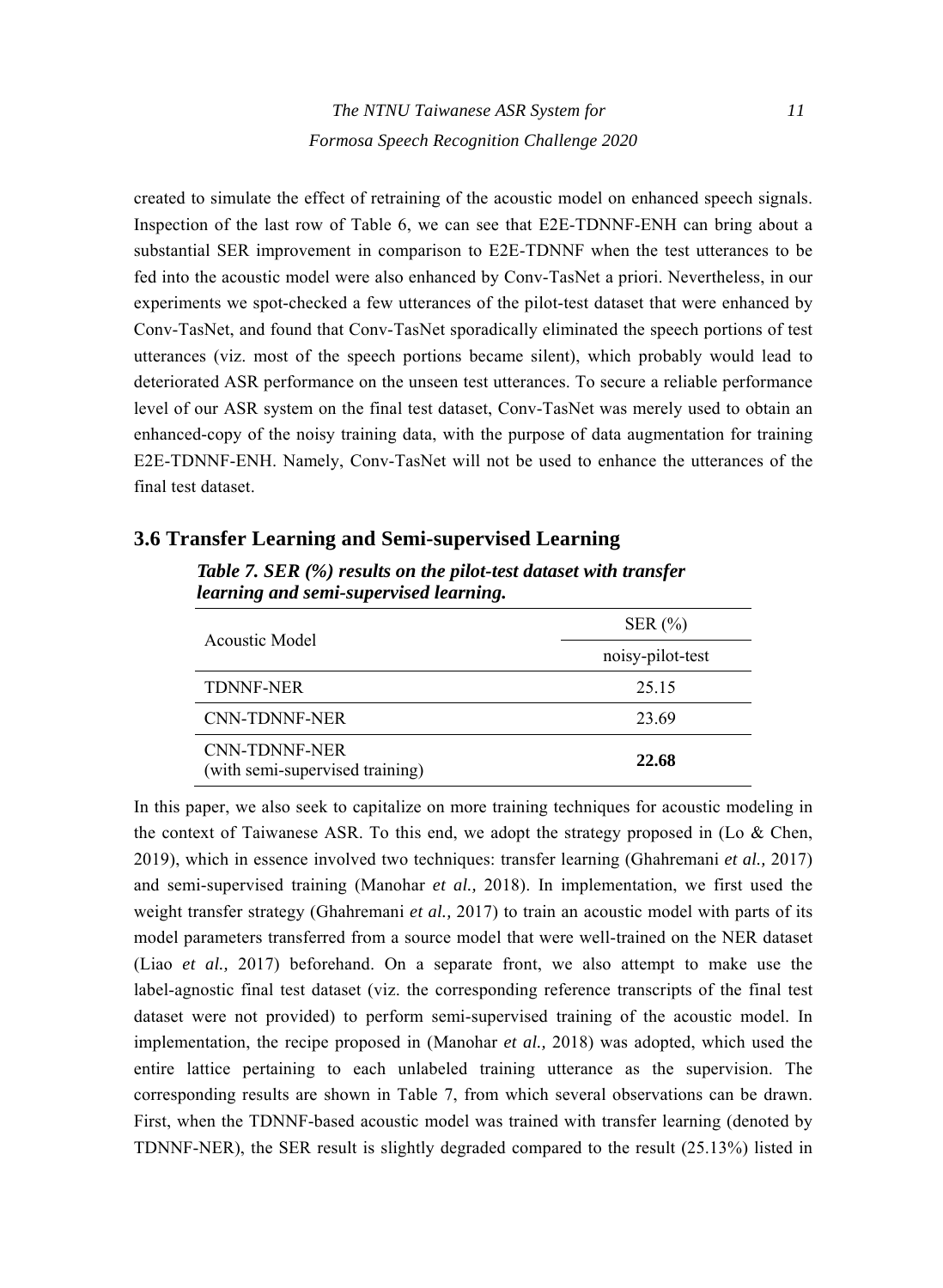the second row of Table 4. Second, if the acoustic model was built on top of the CNN-TDNNF structure, transfer learning can offer a considerable SER improvement on the noisy pilot-test dataset (*cf*. the second row of Table 7). It should be noted here that the CNN-TDNNF-based acoustic model, merely trained on the 50-hour training dataset offered by the FSR-2020 challenge, yields SER results significantly lower than 25.13%. This to some extent reveal that as opposed to TDNNF, CNN-TDNNF requires a larger amount of training dataset to achieve better ASR performance. In addition, when the label-agnostic final test dataset was additionally exploited to fine-tune the acoustic model, the performance of our ASR system on the pilot-test dataset can be boosted by a significant margin.

# **3.7 System Combination**

*Table 8. SER (%) results achieved by our two system-ensemble approaches on the noisy pilot-test dataset and final-test dataset.* 

|                                                                         | SER $(\% )$      |            |  |
|-------------------------------------------------------------------------|------------------|------------|--|
| Combined systems                                                        | noisy-pilot-test | final-test |  |
| + CNN-TDNNF-NER<br>$+$ E2E-TDNNF<br>$+$ E2E-TDNNF-ENH                   | 19.33            | 13.60      |  |
| + CNN-TDNNF-NER (Semi-supervised)<br>$+$ E2E-TDNNF<br>$+$ E2E-TDNNF-ENH | 19.10            | 13.10      |  |

In the last set of experiments, we report on the results of our ASR systems submitted to FSR-2020 challenge, which were built based on two system-ensemble approaches that make combinations of different ASR systems previously evaluated in the above subsections. To be specific, we first performed lattice combination to merge all of the word lattices generated by different ASR systems into a single one with equal prior weights. Then, minimum Bayes-risk (MBR) decoding was conducted to obtain the ultimate ASR output for each test utterance. Here we combine the first three of the best systems according to their performance on the noisy pilot-test dataset. Table 8 shows the SER results of our two system-ensemble approaches on the noisy pilot-test dataset and final-test dataset. It is clear that these two system-ensemble approaches can substantially improve the ASR performance of our system on the pilot-test dataset.

## **3.8 Summary of the Experiments**

Finally, we summarize the SER results of the participating teams on the final test dataset of Track 3 in the FSR-2020 challenge. Figures 2 and 3 show the SER evaluations of Track 3 with and without consideration of the correctness of tone transcription, respectively. Note here that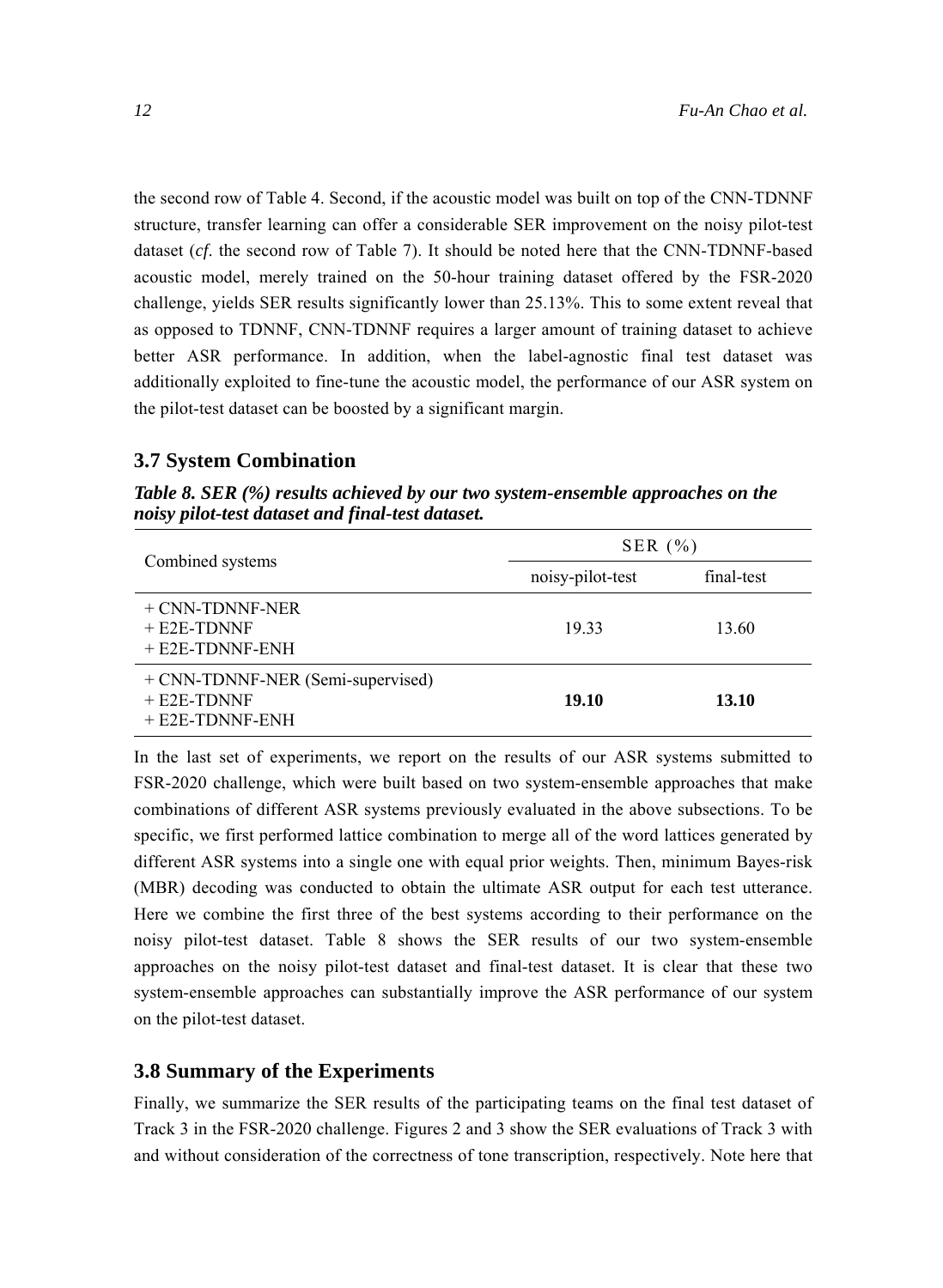although each team could submit two disparate results for evaluations, we only list the best result of each team here for brevity. Our ASR system has achieved the best performance among all participating teams for the two evaluation settings.



*Figure 2. SER (%) results of all participating teams submitted to Track 3 in the FSR-2020 challenge (with consideration of the correctness tone transcription).* 



*Figure 3. SER (%) results of all participating teams submitted to Track 3 in the FSR-2020 challenge (without consideration of the correctness tone transcription).* 

# **4. Conclusion and Future Work**

In this paper, we have presented the modeling details of the NTNU ASR system that participated in the FSR-2020 Challenge. Through a series of experimental evaluation, the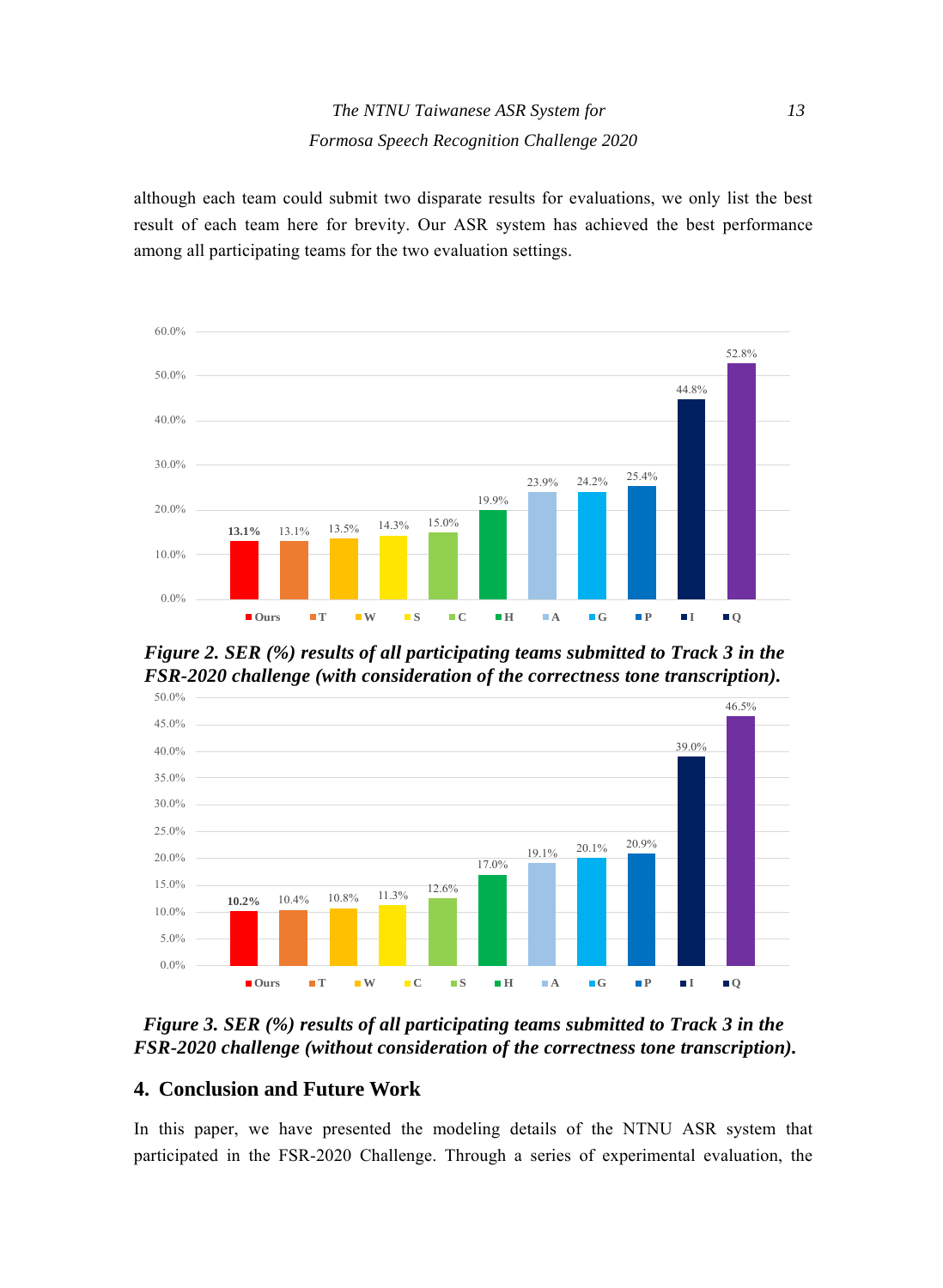promising effectiveness of the joint use of data cleansing, data augmentation, front-end approach, transfer learning and semi-supervised learning methods for Taiwanese speech ASR has been confirmed. As to the future work, we plan to investigate more sophisticated end-to-end approaches for use in acoustic modeling of the Taiwanese language, as well as to apply our modeling strategy to other resource-poor ASR tasks.

### **References**

- Chiu, S. -H. & Chen, B. (2021). Innovative BERT-based reranking language models for speech recognition. In *Proc. of SLT 2021*, 266-271. https://doi.org/10.1109/SLT48900.2021.9383557
- Dean, D. B., Sridharan, S., Vogt, R. J. & Mason, M. W. (2010). The QUT-NOISE-TIMIT corpus for the evaluation of voice activity detection algorithms. In *Proc. of Interspeech 2010*, 3110-3113.
- Gale, W. A. (1995). Good-Turing smoothing without tears. *Journal of Quantitative Linguistics*, *2*, 217-237.
- Ghahremani, P., Manohar, V., Hadian, H., Povey, D. & Khudanpur, S. (2017). Investigation of transfer learning for ASR using LF-MMI trained neural networks. In *Proc. of ASRU 2017*, 279-286. https://doi.org/10.1109/ASRU.2017.8268947
- Hadian, H., Sameti, H., Povey, D. & Khudanpur, S. (2018). End-to-end speech recognition using lattice-free MMI. In *Proc. of Interspeech 2018*, 12-16. https://doi.org/10.21437/Interspeech.2018-1423
- Jaitly, N. & Hinton, G. E. (2013). Vocal tract length perturbation (VTLP) improves speech recognition. In *Proc. of ICML 2013*.
- Kinoshita, K., Ochiai, T., Delcroix, M. & Nakatani, T. (2020). Improving noise robust automatic speech recognition with single-channel time-domain enhancement network. In *Proc. of ICASSP 2020*, 7009-7013. https://doi.org/10.1109/ICASSP40776.2020.9053266
- Ko, T., Peddinti, V., Povey, D. & Khudanpur, S. (2015). Audio augmentation for speech recog-nition. In *Proc. of Interspeech 2015*, 3586-3589.
- Liao, Y. -F., Chang, Y. -H. S., Wang, S. -Y., Chen, J. -W., Wang, S. -M. & Wang, J.-H. (2017). A progress report of the Taiwan Mandarin Radio Speech Corpus Project. In *Proc. of O-COCOSDA 2017*. https://doi.org/10.1109/ICSDA.2017.8384450
- Liao, Y.-F., Chang, C.-Y., Tiun, H.-K.., Su, H.-L., Khoo, H.-L., Tsay, J. S., Tan, L.-K., Kang, P., Thiann, T.-g., Iunn, U.-G., Yang, J.-H.,…Liang, C.-N. (2020). Formosa Speech Recognition Challenge 2020 and Taiwanese Across Taiwan Corpus. In *Proceedings of 23rd Conference of the Oriental COCOSDA International Committee for the Co-ordination and Standardisation of Speech Databases and Assessment Techniques (O-COCOSDA '20)*, 65-70. https://doi.org/10.1109/O-COCOSDA50338.2020.9295019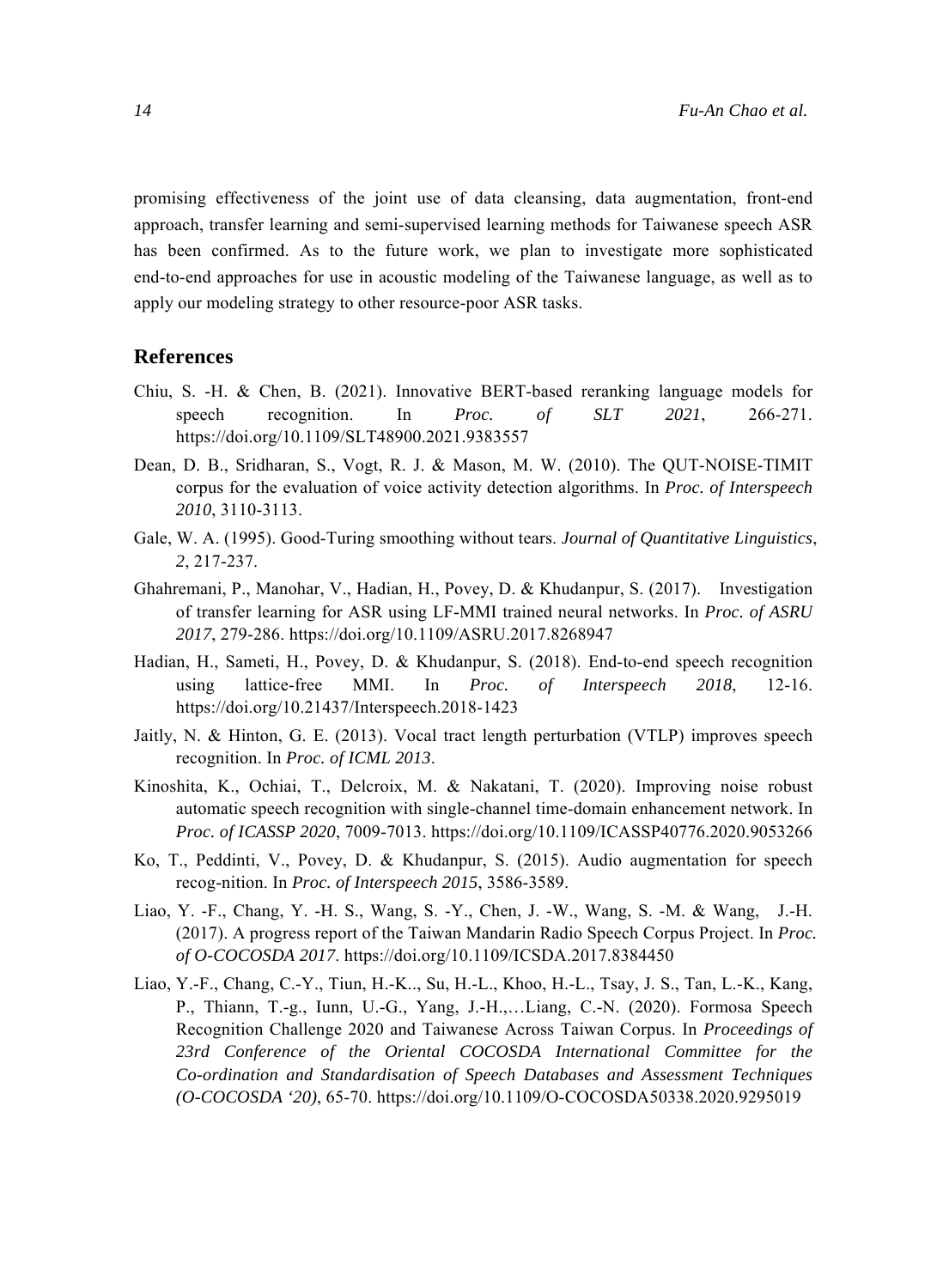- Lo, T. -H. & Chen, B. (2019). Semi-supervised training of acoustic models leveraging knowledge transferred from out-of-domain data. In *Proc. of APSIPA ASC 2019*, 1400-1404. https://doi.org/10.1109/APSIPAASC47483.2019.9023040
- Luo, Y. & Mesgarani, N. (2019). Conv-TasNet: Surpassing ideal time-frequency magnitude masking for speech separation. *IEEE/ACM Transactions on Audio, Speech, and Language Processing*, *27*(8), 1256-1266. https://doi.org/10.1109/TASLP.2019.2915167
- Manohar, V., Hadian, H., Povey, D. & Khudanpur, S. (2018). Semi-supervised training of acoustic models using lattice-free MMI. In *Proc. of ICASSP 2018*. https://doi.org/10.1109/ICASSP.2018.8462331
- Ney, H. & Essen, U. (1991). On smoothing techniques for bigram-based natural language modelling. In *Proc. of ICASSP 1991*, 825-828. https://doi.org/10.1109/ICASSP.1991.150464
- Park, D. S., Chan, W., Zhang, Y., Chiu, C. -C., Zoph, B., Cubuk, E. D., & Le, Q. V. SpecAugment: A simple data augmentation method for automatic speech recognition. In *Proc. of Interspeech 2019*, 2613- 2617. https://doi.org/10.21437/Interspeech.2019-2680
- Povey, D., Cheng, G., Wang, Y., Li, K., Xu, H., Yarmohammadi, M., & Khudanpur, S. (2018). Semi-orthogonal low-rank matrix factorization for deep neural networks. In *Proc. of Interspeech 2018*, 3743-3747. https://doi.org/ 10.21437/Interspeech.2018-1417
- Povey, D., Ghoshal, A., Boulianne, G., Burget, L., Glembek, O., Goel, N., Hannemann, M., Motlicek, P., Qian, Y., Schwarz, P., Silovsky, J., Stemmer, G., &Vesely, K. (2011). The Kaldi speech recognition toolkit. In *Proc. of ASRU 2011*.
- Povey, D., Peddinti, V., Galvez, D., Ghahremani, P., Manohar, V., Na, X., Wang, Y., & Khudanpur, S. (2016). Purely sequence-trained neural networks for ASR based on lattice-free mmi. In *Proc. of Interspeech 2016*, 2751-2755. https://doi.org/10.21437/Interspeech.2016-595
- Saki, F. & Kehtarnavaz, N. (2016). Automatic switching between noise classification and speech enhancement for hearing aid devices. In *Proc. of EMBC 2016*, 736-739. https://doi.org/10.1109/EMBC.2016.7590807
- Saki, F., Sehgal, A., Panahi, I. & Kehtarnavaz, N. (2016). Smart phone-based real-time classification of noise signals using subband features and random forest classifier. In *Proc. of ICASSP 2016*, 2204-2208. https://doi.org/10.1109/ICASSP.2016.7472068
- Snyder, D., Chen, G. & Povey, D. (2015). MUSAN: A music, speech, and noise corpus. In arXiv preprint arXiv:1510.08484
- Stolcke, A. (2002). SRILM an extensible language modeling toolkit. In *Proc. fo ICASSP 2002*, 901-904.
- Taiwanese Hokkien. (2021, July 8). In Wikipedia. https://en.wikipedia.org/wiki/Taiwanese\_Hokkien
- Thiemann, J., Ito, N. & Vincent, E. (2013). The diverse environments multichannel acoustic noise database (DEMAND): A database of multichannel environmental noise recordings.